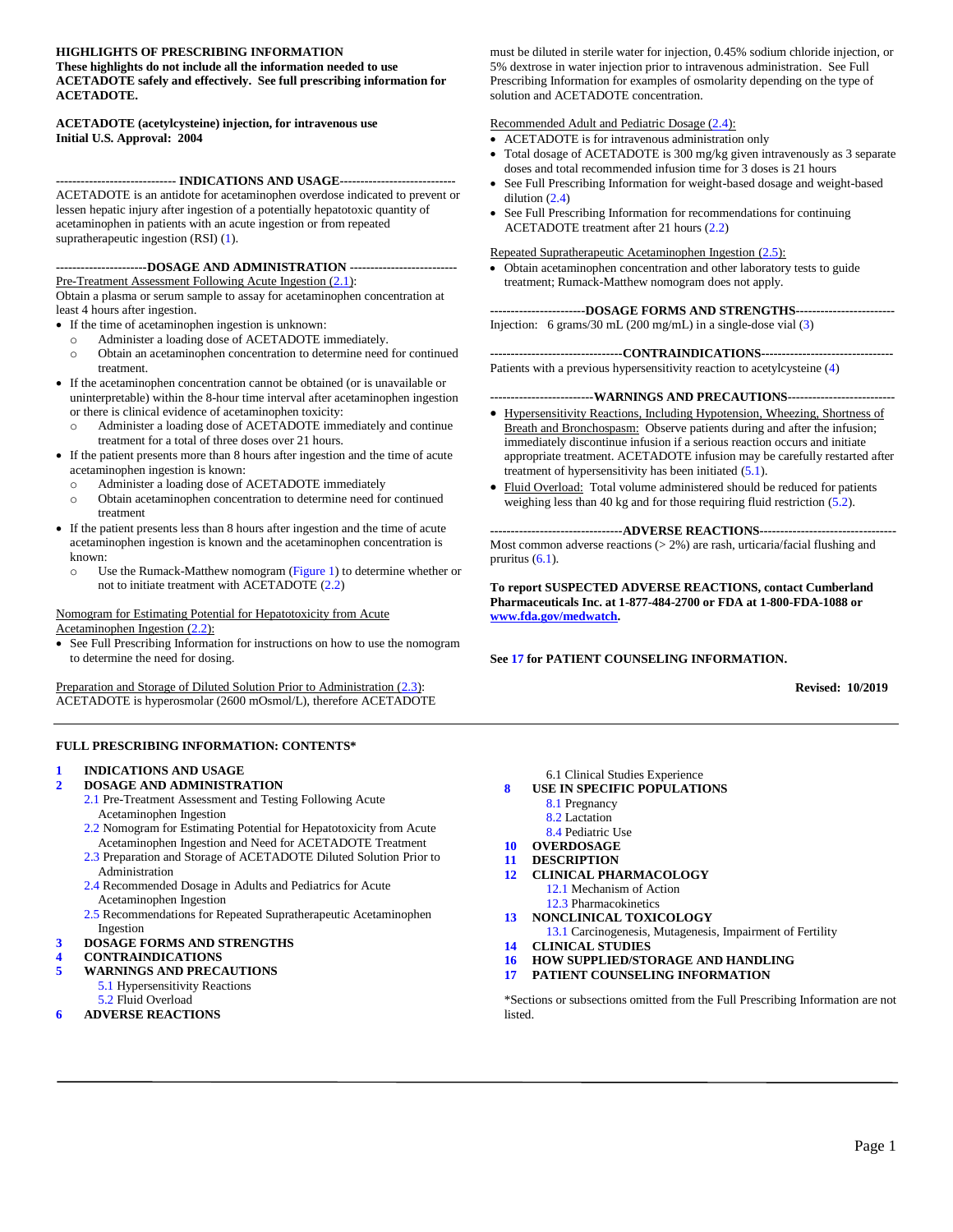## <span id="page-1-4"></span>**FULL PRESCRIBING INFORMATION**

### <span id="page-1-0"></span>**1 INDICATIONS AND USAGE**

ACETADOTE is indicated to prevent or lessen hepatic injury after ingestion of a potentially hepatotoxic quantity of acetaminophen in patients with acute ingestion or from repeated supratherapeutic ingestion (RSI).

### <span id="page-1-3"></span>**2 DOSAGE AND ADMINISTRATION**

### <span id="page-1-1"></span>**2.1 Pre-Treatment Assessment and Testing Following Acute Acetaminophen Ingestion**

The following recommendations are related to acute acetaminophen ingestion. For recommendations related to repeated supratherapeutic exposure see *Dosage and Administration [\(2.5\)](#page-5-0)*.

- 1. Assess the history and timing of acetaminophen ingestion as an overdose.
	- The reported history of the quantity of acetaminophen ingested as an overdose is often inaccurate and is not a reliable guide to therapy.
- 2. Obtain the following laboratory tests to monitor hepatic and renal function and electrolyte and fluid balance: aspartate aminotransferase (AST), alanine aminotransferase (ALT), bilirubin, international normalized ratio (INR), creatinine, blood urea nitrogen (BUN), blood glucose, and electrolytes.
- 3. Obtain a plasma or serum sample to assay for acetaminophen concentration at least 4 hours after ingestion. Acetaminophen concentrations obtained earlier than 4 hours post-ingestion may be misleading as they may not represent maximum acetaminophen concentrations.
- 4. If the time of acute acetaminophen ingestion is unknown:
	- Administer a loading dose of ACETADOTE immediately *[see Dosage and Administration [\(2.4\)](#page-4-0)].*
	- Obtain an acetaminophen concentration to determine need for continued treatment *[see Dosage and Administration [\(2.2\)](#page-1-2)].*
- 5. If the acetaminophen concentration cannot be obtained (or is unavailable or uninterpretable) within the 8 hour time interval after acetaminophen ingestion or there is clinical evidence of acetaminophen toxicity:
	- Administer a loading dose of ACETADOTE immediately and continue treatment for a total of three doses over 21 hours *[see Dosage and Administration [\(2.4\)](#page-4-0)].*
- 6. If the patient presents more than 8 hours after ingestion and the time of acute acetaminophen ingestion is known:
	- Administer a loading dose of ACETADOTE immediately *[see Dosage and Administration [\(2.4\)](#page-4-0)]*
	- Obtain an acetaminophen concentration to determine need for continued treatment *[see Dosage and Administration [\(2.2\)](#page-1-2)].*
- 7. If the patient presents less than 8 hours after ingestion and the time of acute acetaminophen ingestion is known and the acetaminophen concentration is known:
	- Use the Rumack-Matthew nomogram [\(Figure 1\)](#page-2-0) to determine whether or not to initiate treatment with ACETADOTE *[see Dosage and Administration [\(2.2\)](#page-1-2)].*

### <span id="page-1-2"></span>**2.2 Nomogram for Estimating Potential for Hepatoxicity from Acute Acetaminophen Ingestion and Need for ACETADOTE Treatment**

ACETADOTE is an antidote for acetaminophen overdose. The critical ingestion-treatment interval for maximal protection against severe hepatic injury is between  $0 - 8$  hours. Efficacy diminishes progressively after 8 hours and treatment initiation between 15 and 24 hours post-ingestion of acetaminophen yields limited efficacy. However, it does not appear to worsen the condition of patients and it should not be withheld, since the reported time of ingestion may not be correct.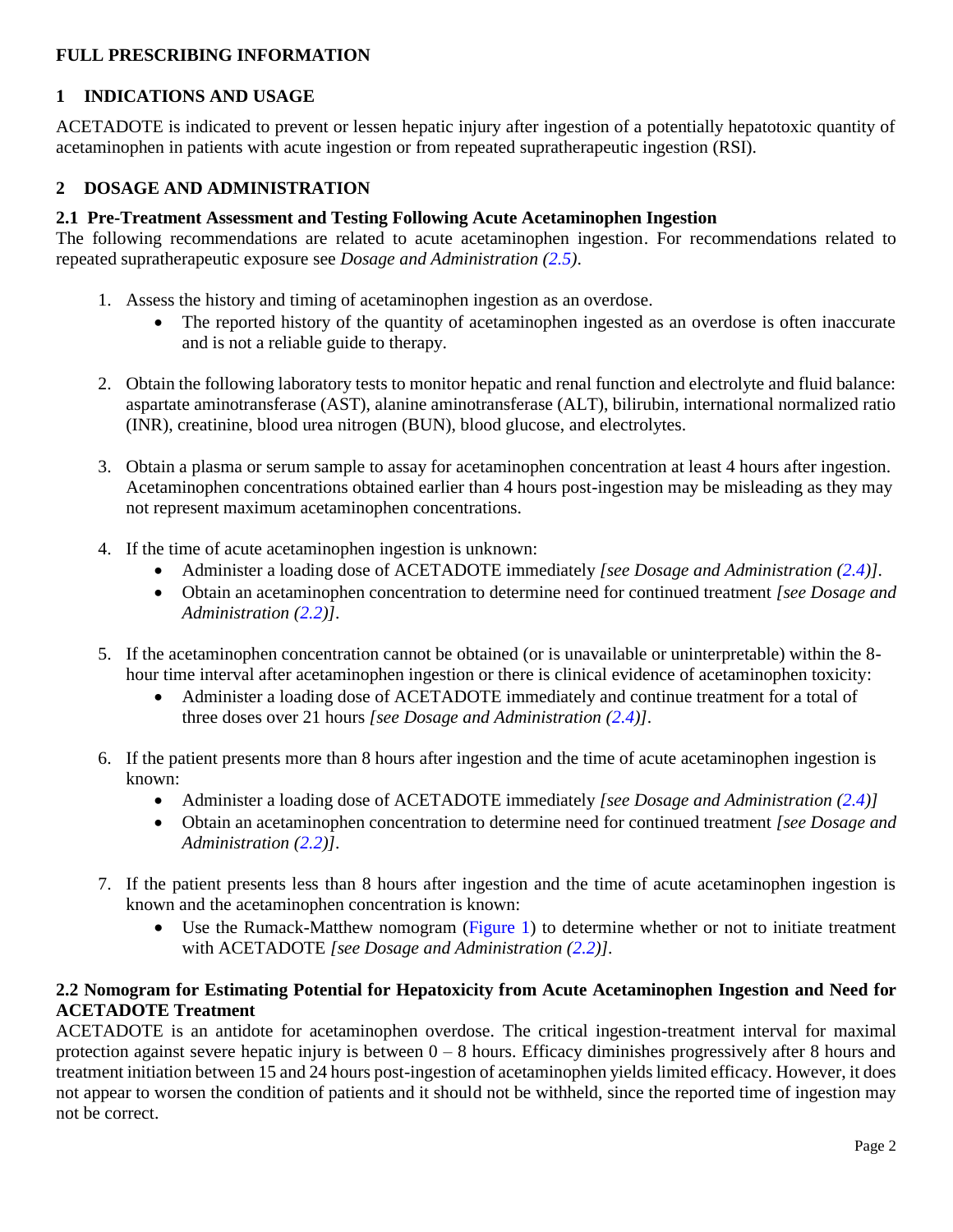If the timing of the acute acetaminophen ingestion is known and the results of the acetaminophen assay are available within 8 hours:

- Refer to the Rumack-Matthew nomogram (see Figure 1) to determine whether or not to initiate treatment with ACETADOTE.
- Initiation of ACETADOTE depends on the plasma or serum acetaminophen concentration and also the clinical presentation of the patient.

The nomogram may underestimate the hepatotoxicity risk in patients with chronic alcoholism, malnutrition, or CYP2E1 enzyme inducing drugs (e.g., isoniazid), and consideration should be given to treating these patients even if the acetaminophen concentrations are in the nontoxic range.

### Loading dose

For patients whose acetaminophen concentrations are at or above the "possible" toxicity line (dotted line in nomogram):

• Administer a loading dose of ACETADOTE *[see Dosage and Administration [\(2.4\)](#page-4-0)]*.

For patients with an acute overdose from an extended-release acetaminophen, if the acetaminophen concentration at 4 hours post ingestion is below the possible toxicity line then obtain a second sample for acetaminophen concentration 8 to 10 hours after the acute ingestion. If the second value is at or above the "possible" toxicity line (dotted line in nomogram):

• Administer a loading dose of ACETADOTE *[see Dosage and Administration [\(2.4\)](#page-4-0)]*.

For patients whose values are below the "possible" toxicity line, but time of ingestion was unknown or sample was obtained less than 4 hours after ingestion:

• Administer a loading dose of ACETADOTE *[see Dosage and Administration [\(2.4\)](#page-4-0)]*.

For patients whose values are below the "possible" toxicity line and time of ingestion is known and the sample was obtained more than 4 hours after ingestion, do not administer ACETADOTE because there is minimal risk of hepatotoxicity.

### <span id="page-2-0"></span>**Figure 1. Rumack-Matthew Nomogram for Estimating Potential for Hepatoxicity for Acetaminophen Posioning – Plasma or Serum Acetaminophen Concentration versus Time (hours) Post-acetaminophen Ingestion**

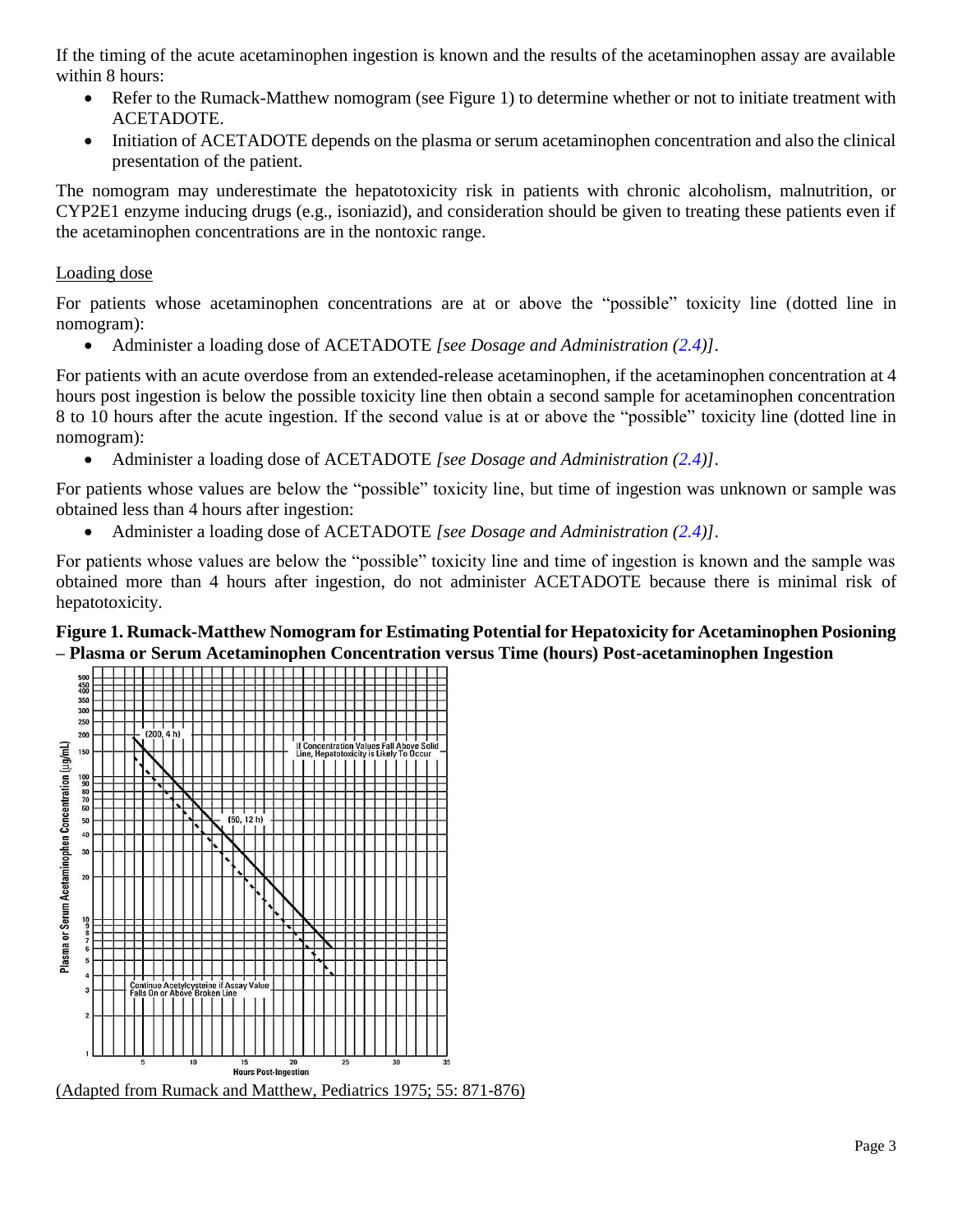### <span id="page-3-1"></span>Maintenance Dose

Determine need for continued treatment with ACETADOTE after the loading dose. Choose ONE of the following based on the acetaminophen concentration:

The acetaminophen concentration is above the possible toxicity line according to the nomogram (see [Figure 1\)](#page-2-0):

- Continue ACETADOTE treatment with the maintenance dose for a total of three separate doses over an infusion period of 21 hours *[see Dosage and Administration [\(2.4\)](#page-4-0)].*
- Monitor hepatic and renal function and electrolytes throughout treatment.

The acetaminophen concentration could not be obtained:

- Continue ACETADOTE treatment with the maintenance dose for a total of three separate doses over an infusion period of 21 hours *[see Dosage and Administration [\(2.4\)](#page-4-0)]*.
- Monitor hepatic and renal function and electrolytes throughout treatment.

For patients whose acetaminophen concentration is below the "possible" toxicity line (see [Figure 1\)](#page-2-0) and time of ingestion is known and the sample was obtained more than 4 hours after ingestion:

• Discontinue ACETADOTE.

The acetaminophen concentration was in the non-toxic range, but time of ingestion was unknown or less than 4 hours:

- Obtain a second sample for acetaminophen concentration and consider the patient's clinical status to decide whether or not to continue ACETADOTE treatment.
- If there is any uncertainty as to patient's risk of developing hepatotoxicity, it is recommended to administer a complete treatment course.

### Continued Therapy After Completion of Loading and Maintenance Doses

In cases of suspected massive overdose, or with concomitant ingestion of other substances, or in patients with preexisting liver disease; the absorption and/or the half-life of acetaminophen may be prolonged. In such cases, consideration should be given to the need for continued treatment with ACETADOTE beyond a total of three separate doses over a 21-hour infusion period.

Acetaminophen levels and ALT/AST and INR should be checked after the last maintenance dose. If acetaminophen levels are still detectable, or if the ALT/AST are still increasing or the INR remains elevated; dosing should be continued and the treating physician should contact a US regional poison center at 1-800-222-1222, alternatively, a "special health professional assistance line for acetaminophen overdose" at 1-800-525-6115 for assistance with dosing recommendations, or 1-877-484-2700 for additional information.

## <span id="page-3-0"></span>**2.3 Preparation and Storage of ACETADOTE Diluted Solution Prior to Administration**

Because ACETADOTE is hyperosmolar (2600 mOsmol/L), ACETADOTE must be diluted in sterile water for injection, 0.45% sodium chloride injection (1/2 normal saline), or 5% dextrose in water prior to intravenous administration *[see Warnings and Precautions [\(5.2\)](#page-5-4)].* Dilution in these three solutions results in different osmolarity of the solution for intravenous administration (see [Table 1](#page-3-1) for examples of different osmolarity of the solution depending on the type of solution and the ACETADOTE concentration).

Visually inspect for particular matter and discoloration prior to administration. The color of the diluted solution ranges from colorless to a slight pink or purple once the stopper is punctured (the color change does not affect the quality of the product). The diluted solution can be stored for 24 hours at room temperature. Discard unused portion. If a vial was previously opened, do not use for intravenous administration.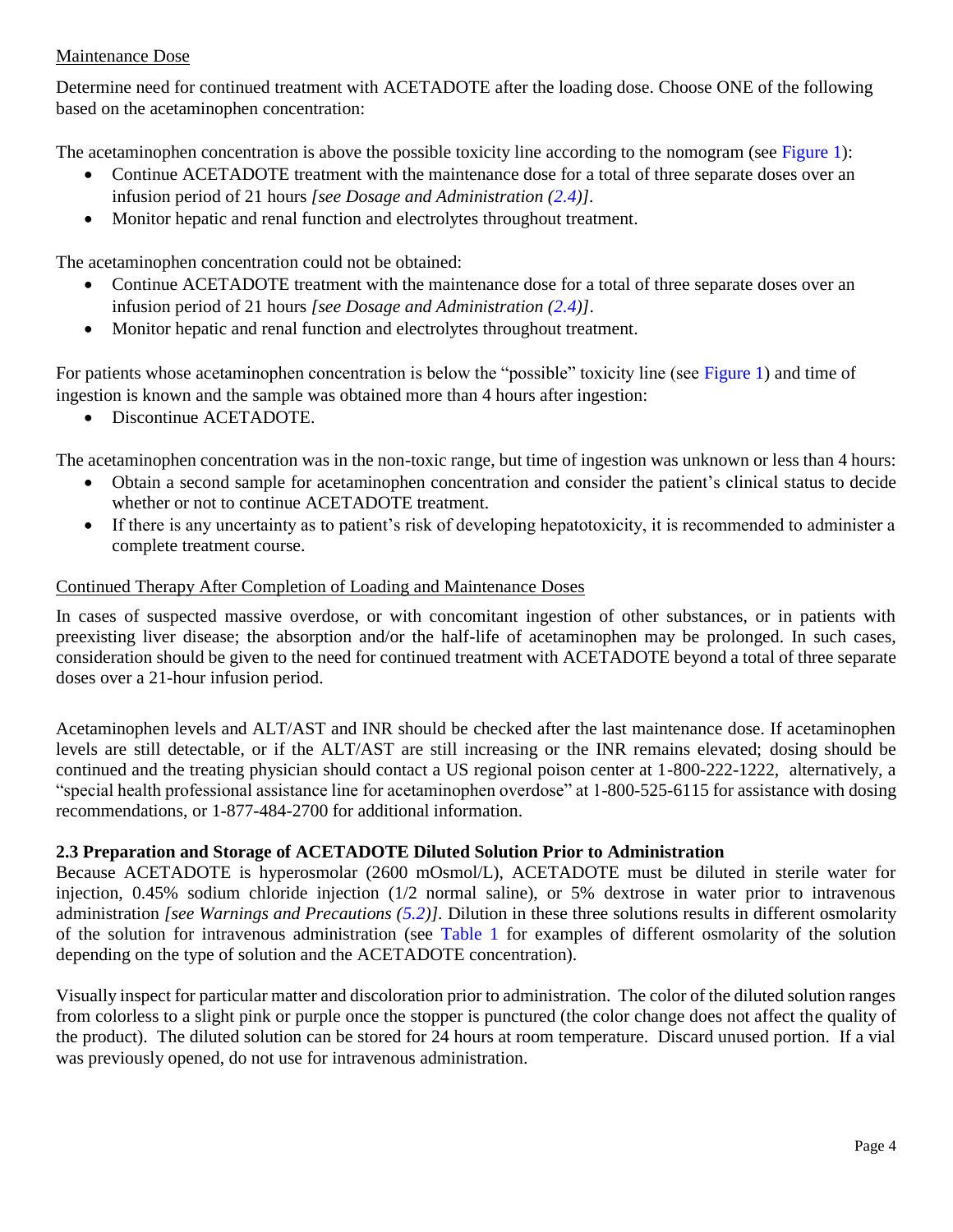| Table 1. Examples of ACETADOTE Concentration and Osmolarity in Three Solutions |                                |                             |                        |  |  |  |
|--------------------------------------------------------------------------------|--------------------------------|-----------------------------|------------------------|--|--|--|
|                                                                                | Osmolarity                     |                             |                        |  |  |  |
| <b>ACETADOTE</b><br>Concentration                                              | Sterile Water for<br>Injection | $\frac{1}{2}$ Normal Saline | D <sub>5</sub> W       |  |  |  |
| mg/mL                                                                          | 91 mOsmol/ $L^*$               | $245 \text{ mOsmol/L}$      | $343 \text{ mOsmol/L}$ |  |  |  |
| $24 \text{ mg/mL}$                                                             | $312 \text{ mOsmol/L}$         | 466 mOsmol/L                | 564 mOsmol/L           |  |  |  |

\* Adjust osmolarity to a physiologically safe level (generally not less than 150 mOsmol/L in pediatric patients).

### <span id="page-4-0"></span>**2.4 Recommended Dosage in Adults and Pediatrics for Acute Acetaminophen Ingestion** ACETADOTE is for intravenous administration only.

### Dosage Regimen

The total recommended dosage of ACETADOTE is 300 mg/kg given intravenously as 3 separate, sequential doses (i.e., 3-bag method to administer the loading, second, and third doses). The total recommended infusion time for 3 doses is 21 hours. For the recommended weight-based dosage and weight-based dilution in patients who weigh:

- 5 to 20 kg (see Table 2)
- 21 to 40 kg (see Table 3)
- 41 kg or greater (see Table 4)

<span id="page-4-1"></span>

| Table 2. Recommended ACETADOTE Dosage and Dilution for Patients 5 kg to 20 kg |                              |                 |                               |          |                                  |          |  |  |
|-------------------------------------------------------------------------------|------------------------------|-----------------|-------------------------------|----------|----------------------------------|----------|--|--|
|                                                                               | <b>Bag 1 (Loading Dose)</b>  |                 | <b>Bag 2 (Second Dose)</b>    |          | <b>Bag 3 (Third Dose)</b>        |          |  |  |
| <b>Body</b>                                                                   | 150 mg/kg in $3$ mL/kg of    |                 | 50 mg/kg in 7 mL/kg of        |          | 100 mg/kg diluted in 14 mL/kg of |          |  |  |
| Weight                                                                        | diluent* infused over 1 hour |                 | diluent* infused over 4 hours |          | diluent* infused over 16 hours   |          |  |  |
|                                                                               | <b>Loading Dose</b>          | Diluent         | Second Dose                   | Diluent  | Third Dose                       | Diluent  |  |  |
|                                                                               |                              | Volume          |                               | Volume   |                                  | Volume   |  |  |
| $5 \text{ kg}^{**}$                                                           | $750 \text{ mg}$             | $15 \text{ mL}$ | $250 \text{ mg}$              | $35$ mL  | $500$ mg                         | $70$ mL  |  |  |
| $10 \text{ kg}$                                                               | $1,500 \,\mathrm{mg}$        | $30 \text{ mL}$ | $500$ mg                      | $70$ mL  | $1,000 \text{ mg}$               | 140mL    |  |  |
| $15 \text{ kg}$                                                               | $2,250 \text{ mg}$           | $45 \text{ mL}$ | 750 mg                        | $105$ mL | $1,500$ mg                       | $210$ mL |  |  |
| $20 \text{ kg}$                                                               | $3,000 \text{ mg}$           | $60$ mL         | $1,000$ mg                    | 140 mL   | $2,000 \text{ mg}$               | $280$ mL |  |  |

\* Dilute ACETADOTE in one of the following three solutions: sterile water for injection, 0.45% sodium chloride injection, or 5% dextrose in water.

\*\* Recommended dosing for those less than 5 kg has not been studied.

<span id="page-4-2"></span>

| Table 3. Recommended ACETADOTE Dosage and Dilution for Patients 21 kg to 40 kg |                              |                                |                                 |  |  |  |
|--------------------------------------------------------------------------------|------------------------------|--------------------------------|---------------------------------|--|--|--|
| Body                                                                           | <b>Bag 1 (Loading Dose)</b>  | <b>Bag 2 (Second Dose)</b>     | <b>Bag 3 (Third Dose)</b>       |  |  |  |
| Weight                                                                         | 150 mg/kg in 100 mL of       | 50 mg/kg in 250 mL of diluent* | 100 mg/kg in 500 mL of diluent* |  |  |  |
|                                                                                | diluent* infused over 1 hour | infused over 4 hours           | infused over 16 hours           |  |  |  |
| $21 \text{ kg}$                                                                | $3,150 \,\mathrm{mg}$        | $1,050 \,\mathrm{mg}$          | $2,100$ mg                      |  |  |  |
| $30 \text{ kg}$                                                                | $4,500 \text{ mg}$           | $1,500$ mg                     | $3,000 \,\mathrm{mg}$           |  |  |  |
| $40 \text{ kg}$                                                                | $6,000 \,\mathrm{mg}$        | $2,000$ mg                     | $4,000 \,\mathrm{mg}$           |  |  |  |

**\*** Dilute ACETADOTE in one of the following three solutions: sterile water for injection, 0.45% sodium chloride injection, or 5% dextrose in water.

<span id="page-4-3"></span>

| Table 4. Recommended ACETADOTE Dosage and Dilution for Patients 41 kg or Greater |                                          |                                            |                                            |  |  |  |  |
|----------------------------------------------------------------------------------|------------------------------------------|--------------------------------------------|--------------------------------------------|--|--|--|--|
|                                                                                  | <b>Bag 1 (Loading Dose)</b>              | <b>Bag 2 (Second Dose)</b>                 | <b>Bag 3 (Third Dose)</b>                  |  |  |  |  |
| <b>Body</b><br>Weight                                                            | 150 mg/kg in 200 mL of                   | 50 mg/kg in 500 mL of diluent <sup>1</sup> | 100 mg/kg in 1000 mL of                    |  |  |  |  |
|                                                                                  | diluent <sup>1</sup> infused over 1 hour | infused over 4 hours                       | diluent <sup>1</sup> infused over 16 hours |  |  |  |  |
| $41 \text{ kg}$                                                                  | $6,150$ mg                               | $2,050 \,\mathrm{mg}$                      | $4,100 \text{ mg}$                         |  |  |  |  |
| $50 \text{ kg}$                                                                  | 7,500 mg                                 | $2,500$ mg                                 | $5,000 \,\mathrm{mg}$                      |  |  |  |  |
| $60 \text{ kg}$                                                                  | $9,000 \,\mathrm{mg}$                    | $3,000 \,\mathrm{mg}$                      | $6,000 \,\mathrm{mg}$                      |  |  |  |  |
| $70 \text{ kg}$                                                                  | $10,500$ mg                              | $3,500 \,\mathrm{mg}$                      | $7,000 \text{ mg}$                         |  |  |  |  |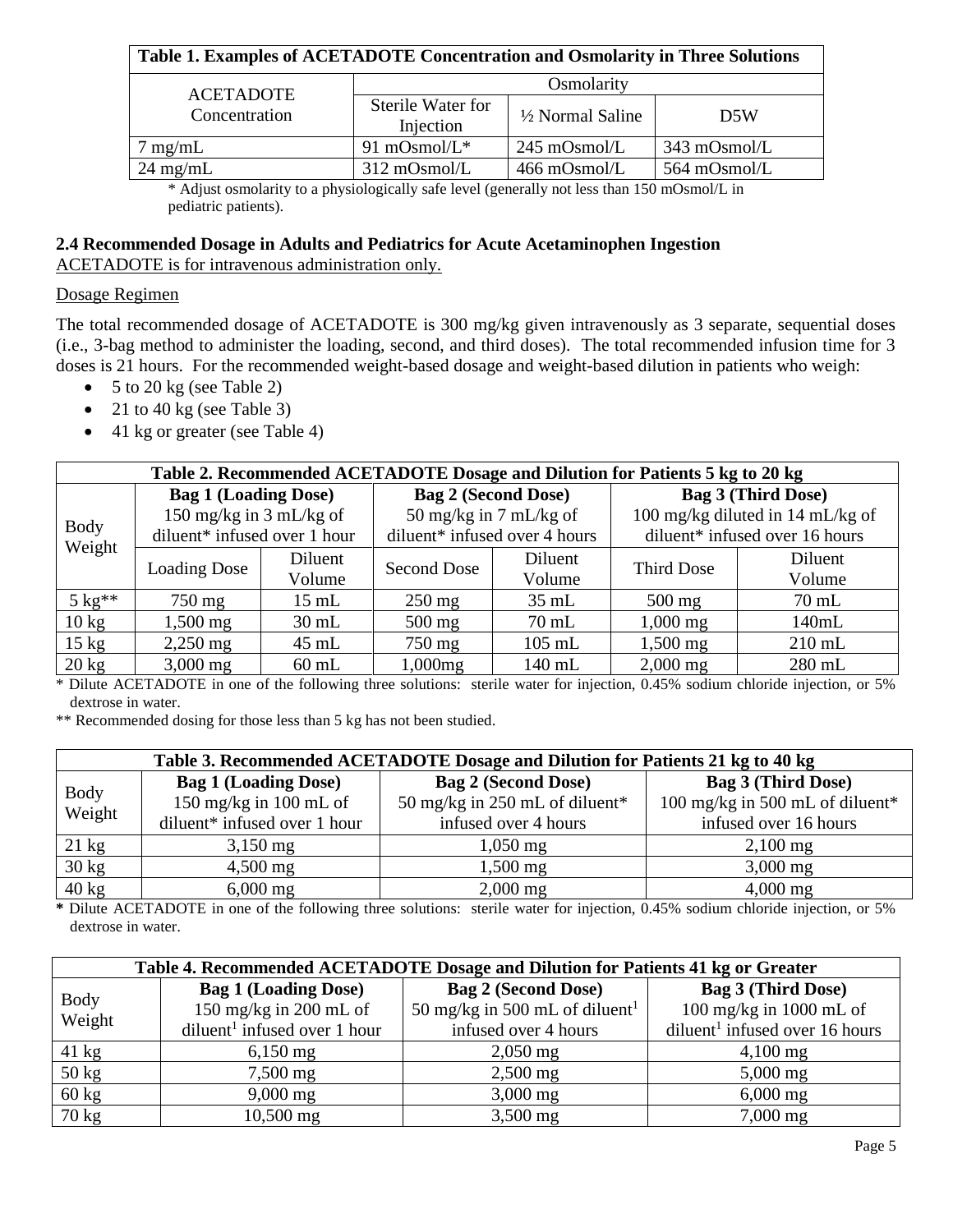<span id="page-5-4"></span>

| Table 4. Recommended ACETADOTE Dosage and Dilution for Patients 41 kg or Greater |                     |                       |                     |  |  |
|----------------------------------------------------------------------------------|---------------------|-----------------------|---------------------|--|--|
| $80 \text{ kg}$                                                                  | $12,000 \text{ mg}$ | $4,000 \,\mathrm{mg}$ | $8,000 \text{ mg}$  |  |  |
| 90 kg                                                                            | 13,500 mg           | $4,500 \,\mathrm{mg}$ | $9,000 \text{ mg}$  |  |  |
| $\geq 100 \text{ kg}^{**}$                                                       | 15,000 mg           | $5,000 \,\mathrm{mg}$ | $10,000 \text{ mg}$ |  |  |

\* Dilute ACETADOTE in one of the following three solutions: sterile water for injection, 0.45% sodium chloride injection, or 5% dextrose in water.

\*\* No specific studies have been conducted to evaluate the necessity of dose adjustments in patients weighing over 100 kg. Limited information is available regarding the dosing requirements of patients that weigh more than 100 kg.

### <span id="page-5-0"></span>**2.5 Recommendations for Repeated Supratherapeutic Acetaminophen Ingestion**

Repeated supratherapeutic acetaminophen ingestion (RSI) is an ingestion of acetaminophen at dosages higher than those recommended for extended periods of time. The risk of hepatotoxicity and the recommendations for treatment of acute acetaminophen ingestion (i.e., the Rumack-Matthew nomogram) do not apply to patients with RSI. Therefore, obtain the following information to guide ACETADOTE treatment for RSI:

- Acetaminophen serum or plasma concentrations. A reported history of the quantity of acetaminophen ingested is often inaccurate and is not a reliable guide to therapy.
- Laboratory tests to monitor hepatic and renal function and electrolyte and fluid balance: AST, ALT, bilirubin, INR, creatinine, BUN, blood glucose, and electrolytes.

For specific ACETADOTE dosage and administration information in patients with RSI, consider contacting your regional poison center at 1-800-222-1222, or alternatively, a special health professional assistance line for acetaminophen overdose at 1-800-525-6115.

### <span id="page-5-1"></span>**3 DOSAGE FORMS AND STRENGTHS**

Injection: 200 mg/mL (6 grams of acetylcysteine in 30 mL) in a single-dose vial.

### <span id="page-5-2"></span>**4 CONTRAINDICATIONS**

ACETADOTE is contraindicated in patients with a previous hypersensitivity reaction to acetylcysteine *[see Warnings and Precautions [\(5.1\)](#page-5-3)]*.

## <span id="page-5-5"></span>**5 WARNINGS AND PRECAUTIONS**

### <span id="page-5-3"></span>**5.1 Hypersensitivity Reactions**

Serious acute hypersensitivity reactions during acetylcysteine administration including rash, hypotension, wheezing, and/or shortness of breath, have been observed in patients receiving intravenous acetylcysteine for acetaminophen overdose and occurred soon after initiation of the infusion *[see Adverse Reactions [\(6.1\)](#page-6-0)]*. If a severe hypersensitivity reaction occurs, immediately stop the infusion of ACETADOTE and initiate appropriate treatment.

One patient with asthma developed bronchospasm and died after intravenous administration of acetylcysteine. ACETADOTE should be used with caution in patients with asthma, or where there is a history of bronchospasm. Patients with asthma should be closely monitored during initiation of ACETADOTE therapy and throughout ACETADOTE therapy.

Acute flushing and erythema of the skin may occur in patients receiving acetylcysteine intravenously. These reactions usually occur 30 to 60 minutes after initiating the infusion and often resolve spontaneously despite continued infusion of acetylcysteine. If a reaction to acetylcysteine involves more than simply flushing and erythema of the skin, it should be treated as a hypersensitivity reaction.

Management of less severe hypersensitivity reactions should be based upon the severity of the reaction and include temporary interruption of the infusion and/or administration of antihistaminic drugs. The ACETADOTE infusion may be carefully restarted after treatment of the hypersensitivity symptoms has been initiated; however, if the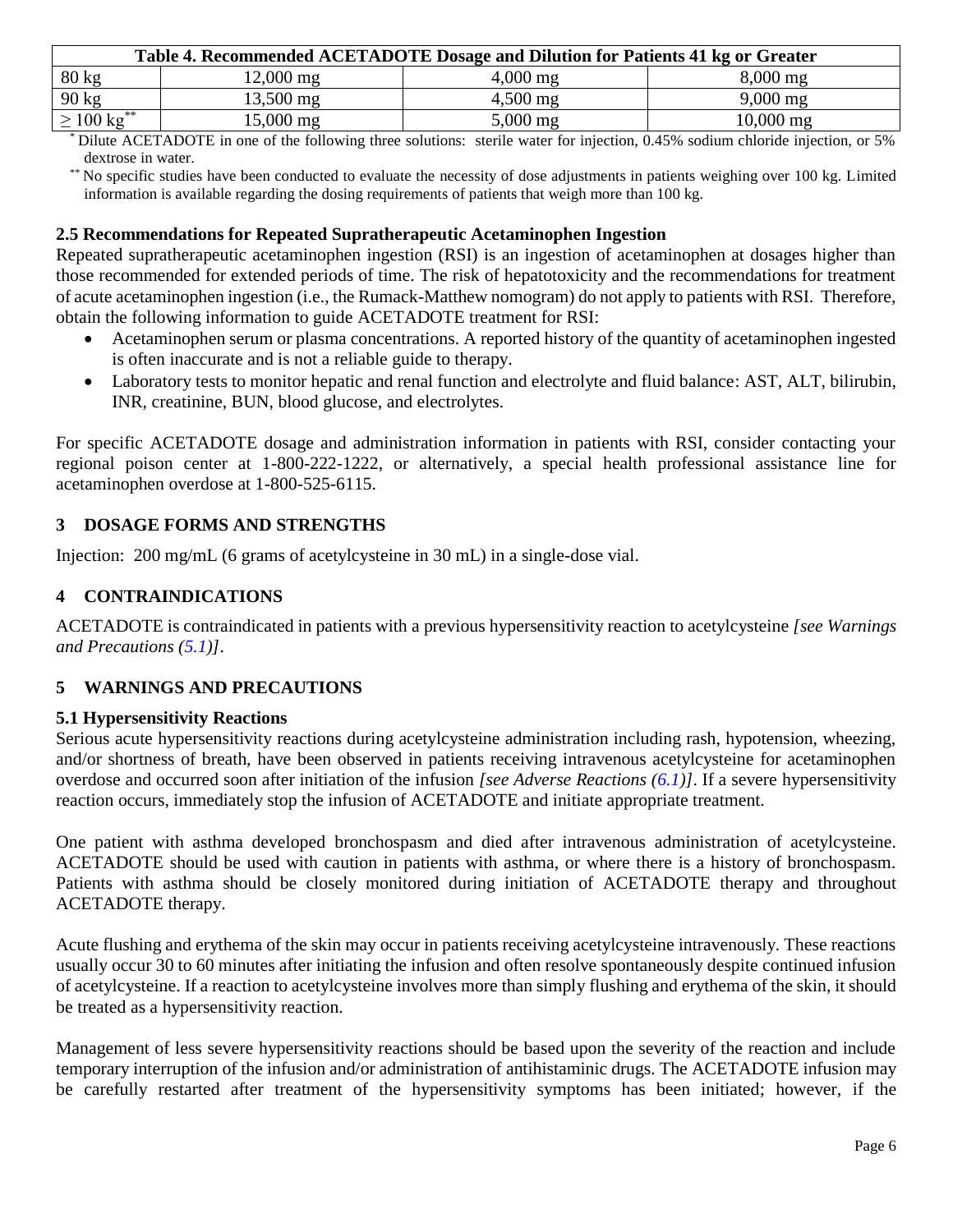hypersensitivity reaction returns upon re-initiation of treatment or increases in severity, ACETADOTE should be discontinued and alternative patient management should be considered.

### **5.2 Fluid Overload**

The total volume of ACETADOTE administered should be adjusted for patients less than 40 kg and for those requiring fluid restriction. To avoid fluid overload, the volume of diluent should be reduced as needed *[see Dosage and Administration [\(2\)](#page-1-3)]*. If volume is not adjusted fluid overload can occur, potentially resulting in hyponatremia, seizure and death.

Intravenous administration of ACETADOTE can cause fluid overload, potentially resulting in hyponatremia, seizure and death. To avoid fluid overload, use the recommended dilution shown in [Tables 2,](#page-4-1) [3](#page-4-2) and [4](#page-4-3) *[see Dosage and Administration [\(2.4\)](#page-4-0)].*

### <span id="page-6-1"></span>**6 ADVERSE REACTIONS**

### <span id="page-6-0"></span>**6.1 Clinical Studies Experience**

Because clinical trials are conducted under widely varying conditions, adverse reaction rates observed in the clinical trials of a drug cannot be directly compared to rates in the clinical trials of another drug and may not reflect the rates observed in practice.

In the literature the most frequently reported adverse reactions attributed to intravenous acetylcysteine administration were rash, urticaria and pruritus. The frequency of adverse reactions has been reported to be between 0.2% and 21%, and they most commonly occur during the initial loading dose of acetylcysteine.

### Loading Dose/Infusion Rate Study

In a randomized, open-label, multi-center clinical study conducted in Australia in patients with acetaminophen poisoning, the rates of hypersensitivity reactions between a 15-minute and 60-minute intravenous infusion for the 150 mg/kg loading dose of acetylcysteine were compared.

The incidence of drug-related adverse reactions occurring within the first 2 hours following acetylcysteine administration is presented in Table 5. Overall, 17% of patients developed an acute hypersensitivity reaction (18% in the 15-minute infusion group; 14% in the 60-minute infusion group) *[see Warnings and Precautions [\(5.1\)](#page-5-3), Clinical Studies [\(14\)](#page-10-0)]*.

| <b>Treatment Group</b>                                | 15-minutes |          |            | <b>60-minutes</b> |      |          |            |          |
|-------------------------------------------------------|------------|----------|------------|-------------------|------|----------|------------|----------|
| <b>Number of Patients</b>                             | $n=109$    |          |            | $n=71$            |      |          |            |          |
| Cardiac disorders                                     |            |          | 5(5%)      |                   |      |          | 2(3%)      |          |
| Severity:                                             | Unkn       | Mild     | Moderate   | Severe            | Unkn | Mild     | Moderate   | Severe   |
| Tachycardia NOS                                       |            | 4(4%)    | $1(1\%)$   |                   |      | 2(3%)    |            |          |
| Gastrointestinal<br>disorders                         |            | 16(15%)  |            |                   |      |          | $7(10\%)$  |          |
| Severity:                                             | Unkn       | Mild     | Moderate   | Severe            | Unkn | Mild     | Moderate   | Severe   |
| Nausea                                                | $1(1\%)$   |          | 6(6%)      |                   |      | $1(1\%)$ | $1(1\%)$   |          |
| <b>Vomiting NOS</b>                                   |            | $2(2\%)$ | $11(10\%)$ |                   |      | 2(3%)    | 4(6%)      |          |
| Immune System<br><b>Disorders</b>                     |            |          | 20(18%)    |                   |      |          | $10(14\%)$ |          |
| Severity:                                             | Unkn       | Mild     | Moderate   | Severe            | Unkn | Mild     | Moderate   | Severe   |
| Hypersensitivity<br>reaction                          | 2(2%)      | 6(6%)    | $11(10\%)$ | $1(1\%)$          |      | 4(6%)    | 5(7%)      | $1(1\%)$ |
| Respiratory, thoracic<br>and mediastinal<br>disorders | 2(2%)      |          |            |                   |      | 2(3%)    |            |          |
| Severity:                                             | Unkn       | Mild     | Moderate   | Severe            | Unkn | Mild     | Moderate   | Severe   |

### **Table 5. Incidence of Drug-Related Adverse Reactions Occurring Within the First 2 Hours Following Study Drug Administration by Preferred Term: Loading Dose/Infusion Rate Study**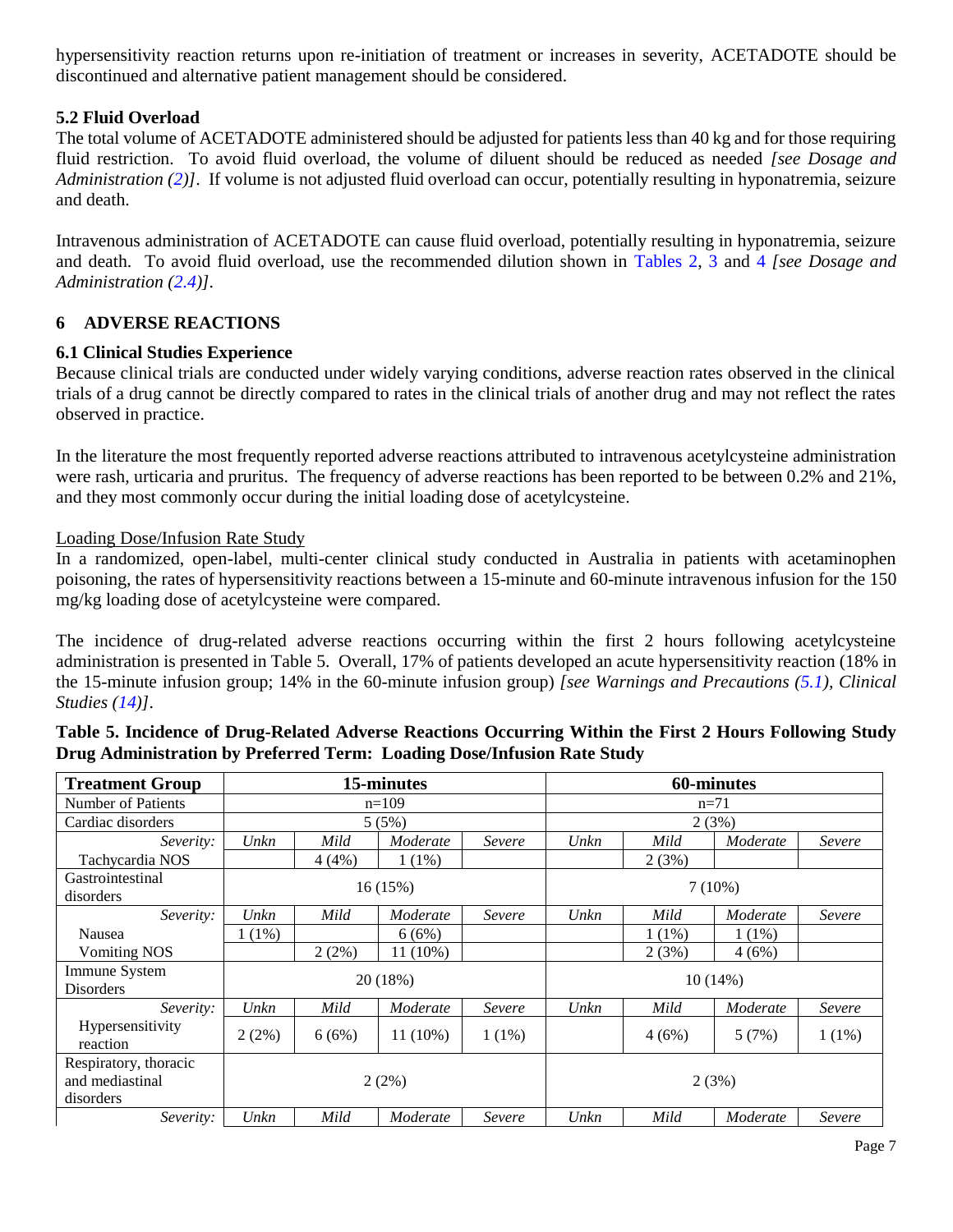| <b>Treatment Group</b>                  | 15-minutes |          |          |        |      | 60-minutes |          |        |
|-----------------------------------------|------------|----------|----------|--------|------|------------|----------|--------|
| Pharyngitis                             |            |          | $1(1\%)$ |        |      |            |          |        |
| Rhinorrhea                              |            | $1(1\%)$ |          |        |      |            |          |        |
| Rhonchi                                 |            |          |          |        |      | 1 (1%)     |          |        |
| Throat tightness                        |            |          |          |        |      | $1(1\%)$   |          |        |
| Skin & subcutaneous<br>tissue disorders |            |          | 6(6%)    |        |      |            | 5(7%)    |        |
| Severity:                               | Unkn       | Mild     | Moderate | Severe | Unkn | Mild       | Moderate | Severe |
| Pruritus                                |            | $1(1\%)$ |          |        |      | 2(3%)      |          |        |
| Rash NOS                                |            | 3(3%)    | 2(2%)    |        |      | 3(4%)      |          |        |
| Vascular disorders                      |            |          | 2(2%)    |        |      |            | 3(4%)    |        |
| Severity:                               | Unkn       | Mild     | Moderate | Severe | Unkn | Mild       | Moderate | Severe |
| Flushing                                |            | $1(1\%)$ | $1(1\%)$ |        |      | 2(3%)      | 1(1%)    |        |

*Unkn= Unknown; NOS= not otherwise specified*

### Safety Study

A large multi-center study was performed in Canada where data were collected from patients who were treated with intravenous acetylcysteine for acetaminophen overdose between 1980 and 2005. This study evaluated 4709 adult cases and 1905 pediatric cases. The incidence of hypersensitivity reactions in adult (overall incidence 8%) and pediatric (overall incidence 10%) patients is presented in Tables 6 and 7.

#### **Table 6. Distribution of reported hypersensitivity reactions in adult patients receiving intravenous acetylcysteine**

| <b>Reaction</b>           | Incidence $(\% )$ n=4709 |
|---------------------------|--------------------------|
| Urticaria/Facial Flushing | $6.1\%$                  |
| Pruritus                  | 4.3%                     |
| Respiratory Symptoms*     | 1.9%                     |
| Edema                     | 1.6%                     |
| Hypotension               | $0.1\%$                  |
| Anaphylaxis               | $0.1\%$                  |

### **Table 7. Distribution of reported hypersensitivity reactions in pediatric patients receiving intravenous acetylcysteine**

| <b>Reaction</b>           | Incidence $(\% )$ n=1905 |
|---------------------------|--------------------------|
| Urticaria/Facial Flushing | 7.6%                     |
| Pruritus                  | 4.1%                     |
| Respiratory Symptoms*     | 2.2%                     |
| Edema                     | 1.2%                     |
| Anaphylaxis               | 0.2%                     |
| Hypotension               | $0.1\%$                  |

\*Respiratory symptoms are defined as presence of any of the following: cough, wheezing, stridor, shortness of breath, chest tightness, respiratory distress, or bronchospasm.

### <span id="page-7-0"></span>**8 USE IN SPECIFIC POPULATIONS**

### <span id="page-7-1"></span>**8.1 Pregnancy**

### Risk Summary

Limited published case reports and case series of pregnant women exposed to acetylcysteine during various trimesters are not sufficient to inform any drug associated risk. Delaying treatment of acetaminophen overdose may increase the risk of maternal or fetal morbidity and mortality *[see Clinical Considerations].* Reproduction studies in rats and rabbits following oral administration of acetylcysteine during the period of organogenesis at doses similar to the total intravenous dose (based on the body surface area) did not cause any adverse effects to the fetus. The estimated background risk of major birth defects and miscarriage for the indicated population is unknown. In the U.S. general population, the estimated background risk of major birth defects and miscarriage in clinically recognized pregnancies is 2% to 4% and 15% to 20%, respectively.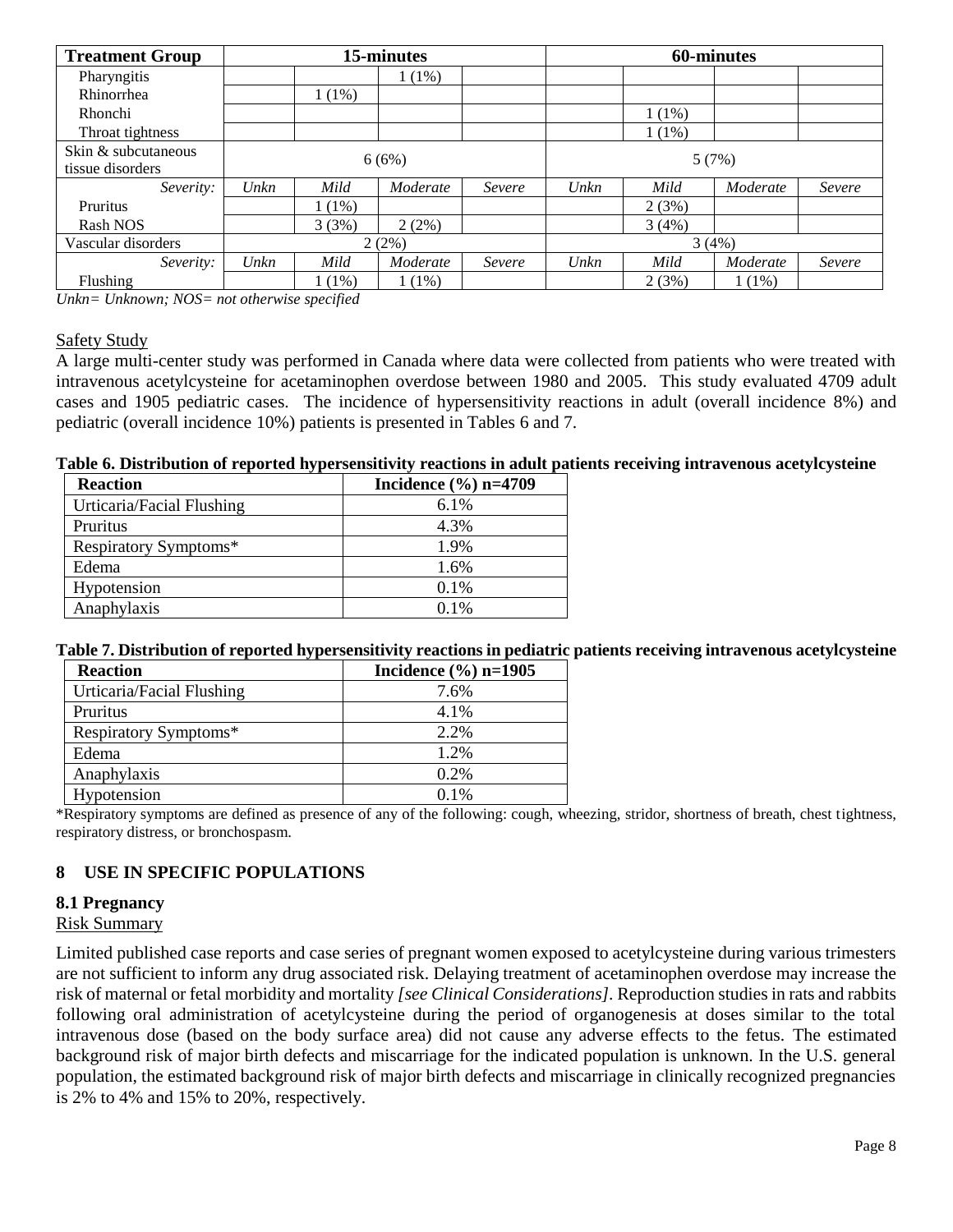### Clinical Considerations

# *Disease-Associated Maternal and/or Embryo/Fetal Risk*

Acetaminophen and acetylcysteine cross the placenta. Delaying treatment in pregnant women with acetaminophen overdose and potentially toxic acetaminophen plasma levels may increase the risk of maternal and fetal morbidity and mortality.

### Data

### *Animal Data*

Reproduction studies have been performed following administration of acetylcysteine during the period of organogenesis in rats at oral doses up to 2000 mg/kg/day (1.1 times the recommended total human intravenous dose of 300 mg/kg based on body surface area comparison) and in rabbits at oral doses up to 1000 mg/kg/day (1.1 times the recommended total human intravenous dose of 300 mg/kg based on body surface area comparison). No adverse developmental outcomes due to acetylcysteine were observed.

## <span id="page-8-0"></span>**8.2 Lactation**

### Risk Summary

There are no data on the presence of acetylcysteine in human milk, the effects on the breastfed infant, or the effects on milk production. The developmental and health benefits of breastfeeding should be considered along with the mother's clinical need for ACETADOTE and any potential adverse effects on the breastfed child from ACETADOTE or from the underlying maternal condition.

### Clinical Considerations

Based on the pharmacokinetic data, acetylcysteine should be nearly completely cleared 30 hours after administration. Breastfeeding women may consider pumping and discarding their milk for 30 hours after administration.

### <span id="page-8-1"></span>**8.4 Pediatric Use**

Safety and effectiveness of ACETADOTE in pediatric patients have not been established by adequate and wellcontrolled studies. Use of ACETADOTE in pediatric patients 5 kg and greater is based on clinical practice *[see Dosage and Administration [\(2.4\)](#page-4-0)].*

## <span id="page-8-2"></span>**10 OVERDOSAGE**

An initial 150 mg/kg dose of acetylcysteine for a patient weighting 106 kg was mistakenly calculated as 160 g (a decimal point error resulting in a 10-fold higher than prescribed dose). An hour after the infusion started, the patient complained of generalized heat sensation and body pain and developed widespread urticaria and hypotension. The second acetylcysteine infusion was withheld and the patient was treated for anaphylaxis. Despite treatment the patient subcomed to the acute inflammatory reaction and died.

Single intravenous doses of acetylcysteine at 1000 mg/kg in mice, 2445 mg/kg in rats, 1500 mg/kg in guinea pigs, 1200 mg/kg in rabbits and 500 mg/kg in dogs were lethal. Symptoms of acute toxicity in the animals were ataxia, hypoactivity, labored respiration, cyanosis, loss of righting reflex and convulsions.

## <span id="page-8-3"></span>**11 DESCRIPTION**

Acetylcysteine injection is an intravenous antidote for the treatment of acetaminophen overdose. Acetylcysteine is the nonproprietary name for the N-acetyl derivative of the naturally occurring amino acid, L-cysteine (N-acetyl-Lcysteine,). The compound is a white crystalline powder, which melts in the range of  $104^{\circ}$  to  $110^{\circ}$ C and has a very slight odor.

The molecular formula of the compound is  $C_5H_9NO_3S$ , and its molecular weight is 163.2. Acetylcysteine has the following structural formula: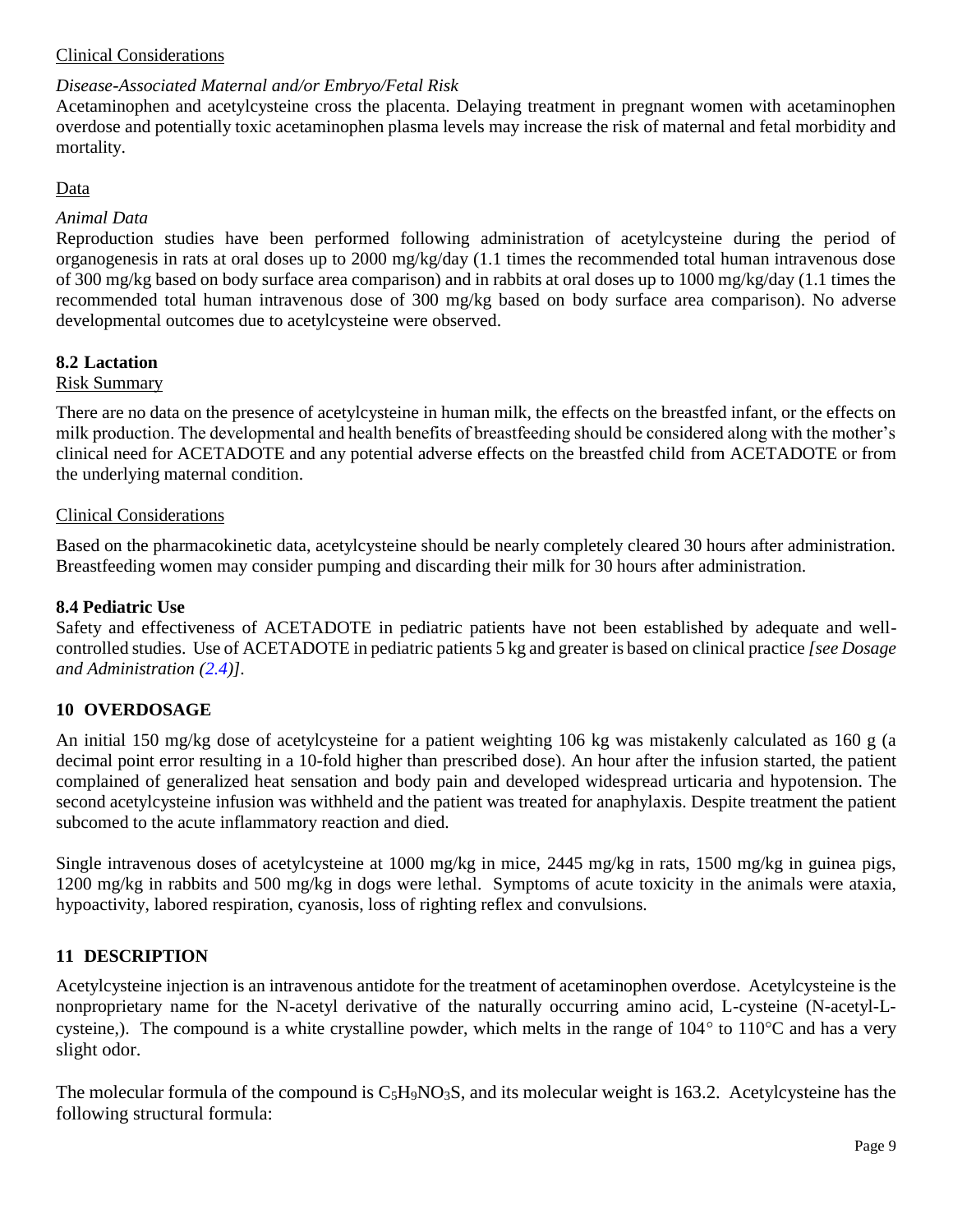

ACETADOTE is supplied as a sterile solution in vials containing 20% w/v (200 mg/mL) acetylcysteine. The pH of the solution ranges from 6.0 to 7.5. ACETADOTE contains the following inactive ingredients: sodium hydroxide (used for pH adjustment), and Sterile Water for Injection, USP.

## <span id="page-9-0"></span>**12 CLINICAL PHARMACOLOGY**

### <span id="page-9-1"></span>**12.1 Mechanism of Action**

Acetylcysteine has been shown to reduce the extent of liver injury following acetaminophen overdose. Acetaminophen doses of 150 mg/kg or greater have been associated with hepatotoxicity. Acetylcysteine probably protects the liver by maintaining or restoring the glutathione levels, or by acting as an alternate substrate for conjugation with, and thus detoxification of, the reactive metabolite of acetaminophen.

### <span id="page-9-2"></span>**12.3 Pharmacokinetics**

After a single intravenous dose of acetylcysteine, the plasma concentration of total acetylcysteine declined in a polyexponential decay manner with a mean terminal half-life  $(T_{1/2})$  of 5.6 hours. The mean clearance (CL) for acetylcysteine was 0.11 liter/hr/kg and renal CL constituted about 30% of the total CL.

### Distribution:

The steady-state volume of distribution  $(Vd_{ss})$  following administration of an intravenous dose of acetylcysteine was 0.47 liter/kg. The protein binding of acetylcysteine ranges from 66 to 87%.

### Elimination

### *Metabolism:*

Acetylcysteine (i.e., *N*-acetylcysteine) is postulated to form cysteine and disulfides (N,N-diacetylcysteine and *N*acetylcysteine). Cysteine is further metabolized to form glutathione and other metabolites.

### *Excretion*

After a single oral dose of  $\int^{35}S$ ]-acetylcysteine 100 mg, between 13 to 38% of the total radioactivity administered was recovered in urine within 24 hours. In a separate study, renal clearance was estimated to be approximately 30% of total body clearance.

### Specific Populations:

### *Hepatic Impairment:*

Following a 600 mg intravenous dose of acetylcysteine to subjects with mild (Child Pugh Class A, n=1), moderate (Child-Pugh Class B, n=4) or severe (Child-Pugh Class C; n=4) hepatic impairment and 6 healthy matched controls, mean T1/2 increased by 80%. Also, the mean CL decreased by 30% and the systemic acetylcysteine exposure (mean AUC) increased 1.6-fold in subjects with hepatic impairment compared to subjects with normal hepatic function. These changes are not considered to be clinically meaningful.

### *Renal Impairment*

Hemodialysis may remove some of total acetylcysteine.

# <span id="page-9-3"></span>**13 NONCLINICAL TOXICOLOGY**

### <span id="page-9-4"></span>**13.1 Carcinogenesis, Mutagenesis, Impairment of Fertility**

Long-term studies in animals have not been performed to evaluate the carcinogenic potential of acetylcysteine.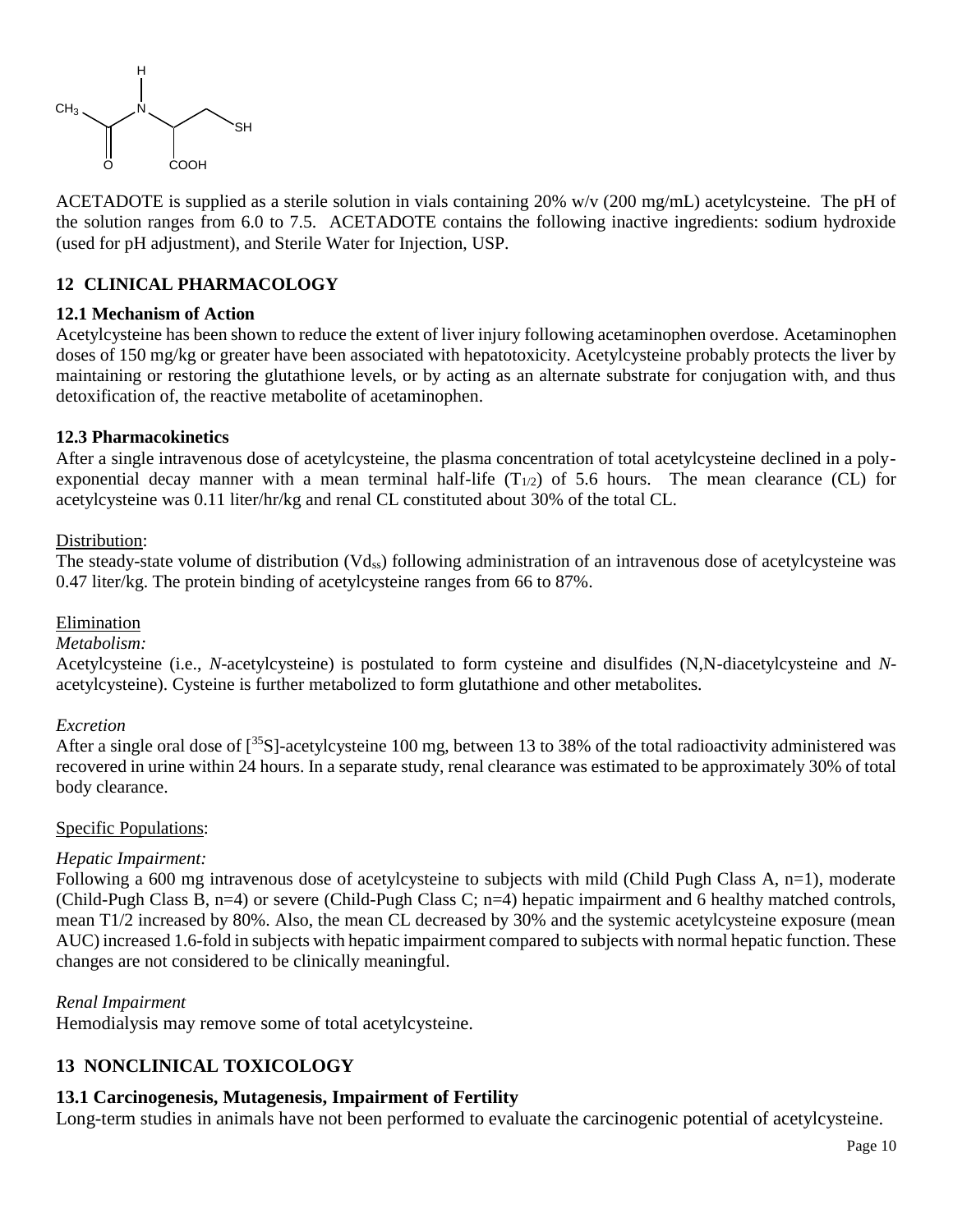Acetylcysteine was not genotoxic in the Ames test or the in vivo mouse micronucleus test. It was, however, positive in the in vitro mouse lymphoma cell  $(L5178Y/TK^{+/-})$  forward mutation test.

Treatment of male rats with acetylcysteine at an oral dose of 250 mg/kg/day for 15 weeks (0.1 times the recommended total human intravenous dose of 300 mg/kg based on body surface comparison) did not affect the fertility or general reproductive performance.

# <span id="page-10-0"></span>**14 CLINICAL STUDIES**

### Loading Dose/Infusion Rate Study

A randomized, open-label, multi-center clinical study was conducted in Australia in patients with acetaminophen poisoning to compare the rates of hypersensitivity reactions between two rates of infusion for the intravenous acetylcysteine loading dose. One hundred nine subjects were randomized to a 15-minute infusion rate and seventy-one subjects were randomized to a 60 minute infusion rate. The loading dose was 150 mg/kg followed by a maintenance dose of 50 mg/kg over 4 hours and then 100 mg/kg over 16 hours. Of the 180 patients, 27% were male and 73% were female. Ages ranged from 15 to 83 years, with the mean age being 30 years (+13.0).

A subgroup of 58 subjects (33 in the 15-minute infusion group; 25 in the 60-minute infusion group) was treated within 8 hours of acetaminophen ingestion. No hepatotoxicity occurred within this subgroup; however, with 95% confidence, the true hepatotoxicity rates could range from 0% to 9% for the 15-minute infusion group and from 0% to 12% for the 60-minute infusion group.

### Observational Study

An open-label, observational database contained information on 1749 patients who sought treatment for acetaminophen overdose over a 16-year period. Of the 1749 patients, 65% were female, 34% were male and less than 1% was transgender. Ages ranged from 2 months to 96 years, with 72% of the patients falling in the 16- to 40-year-old age bracket. A total of 399 patients received acetylcysteine treatment. A post-hoc analysis identified 56 patients who (1) were at high or probable risk for hepatotoxicity (APAP greater than 150 mg/L at the four hours line according to the Australian nomogram) and (2) had a liver function test. Of the 53 patients who were treated with intravenous acetylcysteine (300 mg/kg intravenous acetylcysteine administered over 20-21 hours) within 8 hours, two (4%) developed hepatotoxicity (AST or ALT greater than 1000 U/L). Twenty-one of 48 (44%) patients treated with acetylcysteine after 15 hours developed hepatotoxicity. The actual number of hepatotoxicity outcomes may be higher than what is reported here. For patients with multiple admissions for acetaminophen overdose, only the first overdose treated with intravenous acetylcysteine was examined. Hepatotoxicity may have occurred in subsequent admissions.

Evaluable data were available from a total of 148 pediatric patients (less than 16 years of age) who were admitted for poisoning following ingestion of acetaminophen, of whom 23 were treated with intravenous acetylcysteine. There were no deaths of pediatric patients. None of the pediatric patients receiving intravenous acetylcysteine developed hepatotoxicity while two patients not receiving intravenous acetylcysteine developed hepatotoxicity. The number of pediatric patients is too small to provide a statistically significant finding of efficacy; however the results appear to be consistent to those observed for adults.

## <span id="page-10-1"></span>**16 HOW SUPPLIED/STORAGE AND HANDLING**

ACETADOTE (acetylcysteine) injection is available as a 20% solution (200 mg/mL) in 30 mL single-dose glass vials. Each single dose vial contains 6 g/30mL (200 mg/mL) of ACETADOTE injection. ACETADOTE is sterile and can be used for intravenous administration. It is available as follows:

• 30 mL vials, carton of 4 (NDC 66220-207-30)